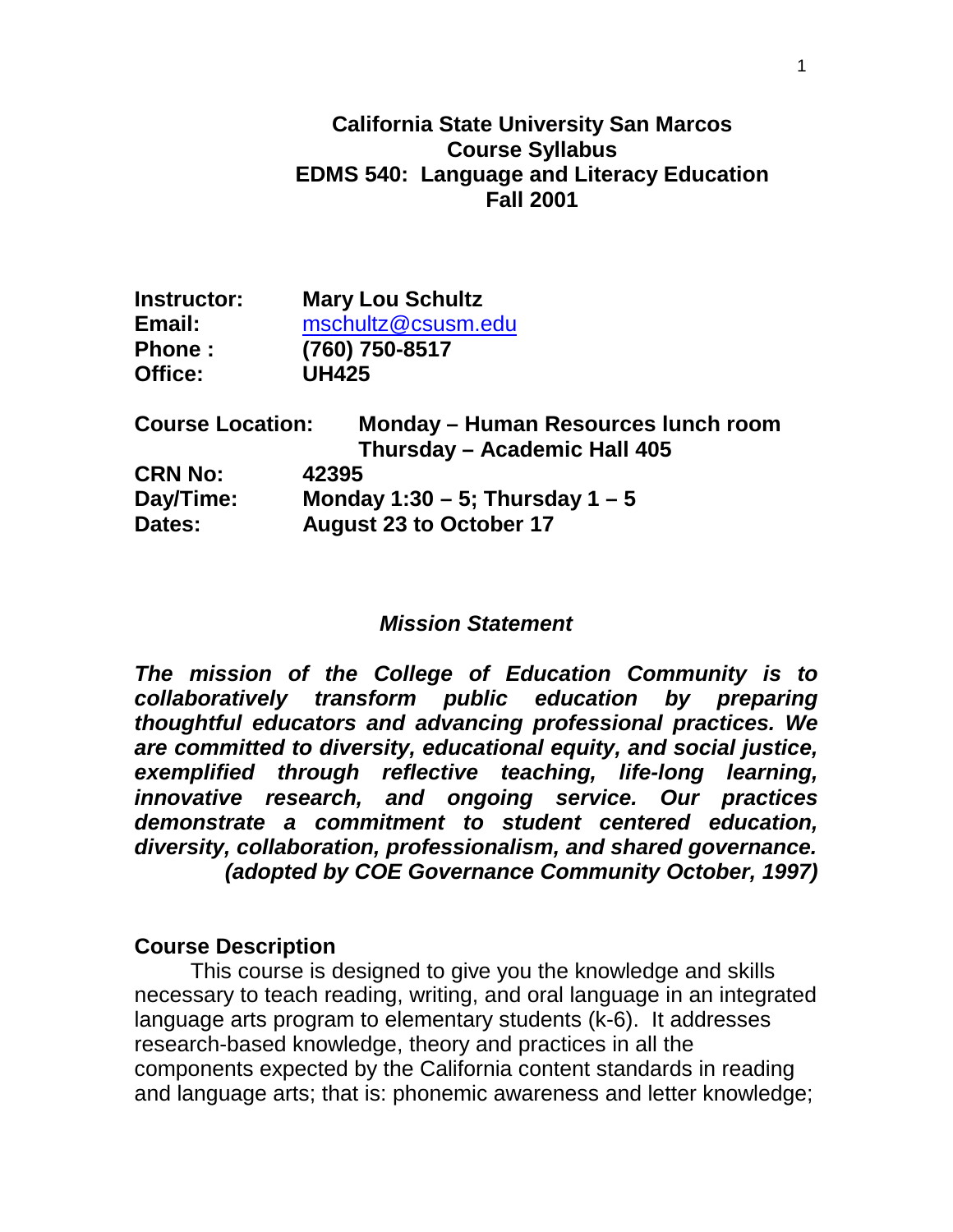decoding sounds and words; assessment; word study; building fluency; vocabulary; comprehension strategies; and reading independently to learn.

In this course, you will learn about the elements of reading, how children acquire reading, how to assess students in the reading/writing and oral language processes as well as how to design classroom instruction that is informed by the assessment process. You will also learn about the writing process and how reading and writing are integrally related. The components of an oral language program will also be addressed as well as that of listening. The instructional needs of second language learners as well as other students with special needs will also be addressed throughout the course.

*CLAD Emphasis. EDML 540 is one course that was developed specifically to address the California Commission on Teacher Credentialing requirements for completion of the Crosscultural Language and Academic Development (CLAD) emphasis. This course specifically addresses standards/competencies associated with language and culture, models of bilingual education, and instructional strategies. The CLAD competencies are attached to the syllabus and the competencies covered in this course are marked.*

**This is an eight-week course and is very intensive. There is a lot of reading to do. Please try to keep up and see me if you are experiencing any difficulty with keeping up.**

#### **Required Texts:**

Cunningham, P. (1995). *Phonics they use*. Harper Collins. Taberski. S. *On solid ground*. Stenhouse.

Reading/Language Arts Framework for California Public Schools. CA Dept. of Ed.

Johns, J. *Basic reading inventory.* 7<sup>th</sup> edition. Kendall Hunt. Tompkins, G.E. (1997). *Literacy for the 21st Century: A* 

### *Balanced Approach*.

Prentice Hall.

Keene, Ellin & Zimmerman, Susan. (1997). *Mosaic of thought*. Heinemann.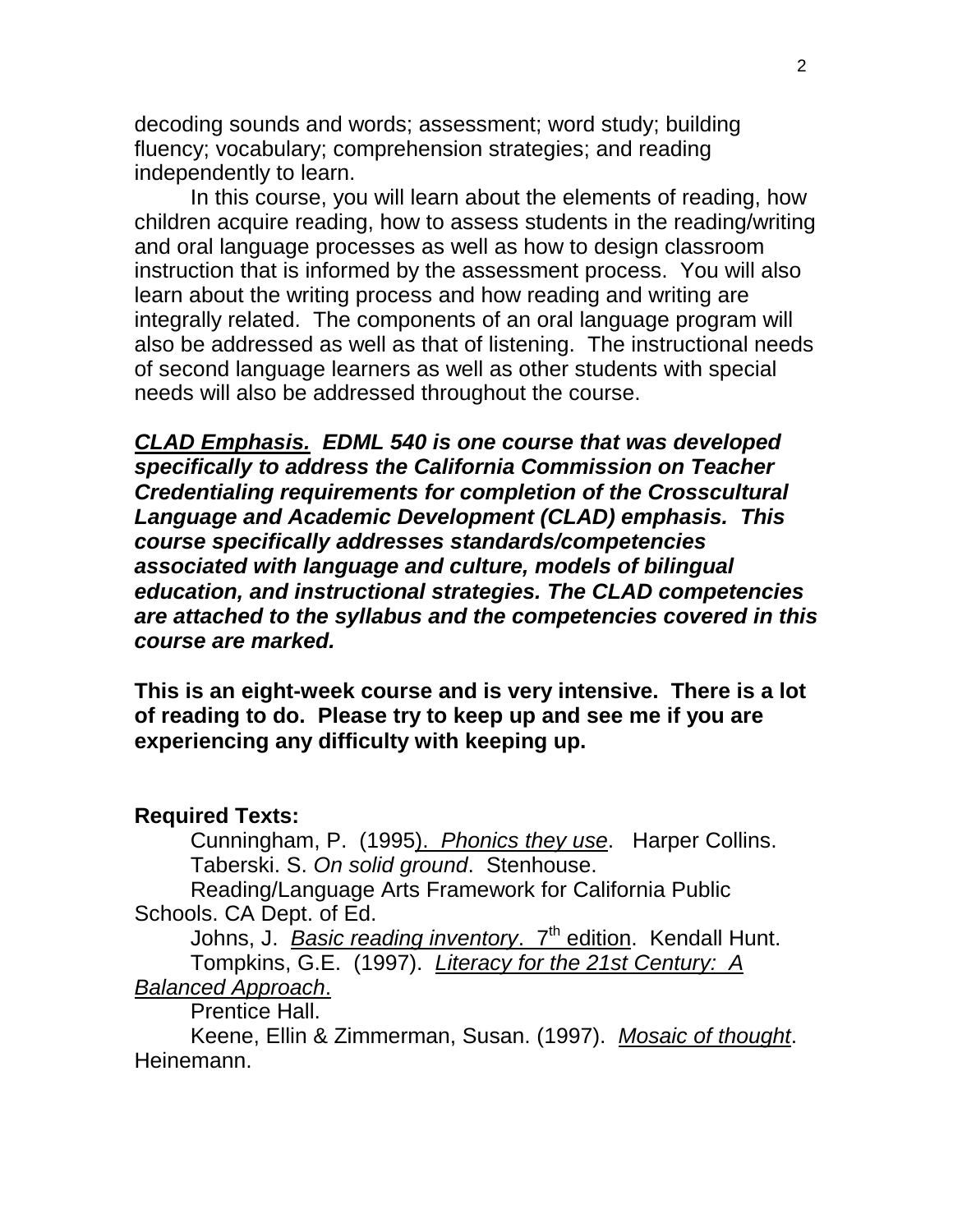**Recommended Texts: Be selective. Look the books over and select those that will best help you in your student teaching placement.**

Allen, J. (1999). Words, words, words: Teaching vocabulary in grades 4-12. Stenhouse.

Bear, D., Invernizzi, M., Templeton, S., & Johnston, F. (2000). *Words their way: Word study for phonics, vocabulary, and*  spelling instruction (2<sup>nd</sup> ed.). Prentice Hall.

Cunningham, P. *Month by month phonics for kindergarten.* Carson.

Cunningham, P. *Month by month phonics for first grade.* Carson.

Cunningham, P. *Month by month phonics for second grade.* Carson.

Cunningham, P. *Month by month phonics for third grade.* Carson.

Cunningham, P. *Month by month phonics for upper grades.* Carson.

Fletcher, R., & Portalupi, J. (1998). *Craft lessons: Teaching writing k-8*. Stenhouse.

Moline, S. (1997*). I see what you mean.* Heinemann. Sigman*. Implementing four blocks literacy model.* Carson.

# **Course Requirements**

**1. Attendance. (10 Points)** This class is where you must learn the content of reading and writing instruction. The end result of your studies in the credential program is the issuance of a license to teach in the State of California. There are quite a few requirements of beginning teachers in this state. Not only must you be licensed, but you must pass a test in reading Language Arts (RICA – Reading Instruction Comprehensive Assessment). We plan thoroughly and carefully to ensure that you get the best preparation program and will be confident in teaching reading and writing to children. Therefore, we expect you to be in class and be on time even though there may be some classroom-based experiences that seem more appealing. According to the attendance policy of the College of Education (described below), any student who misses **two classes** will be unable to obtain an A in the course.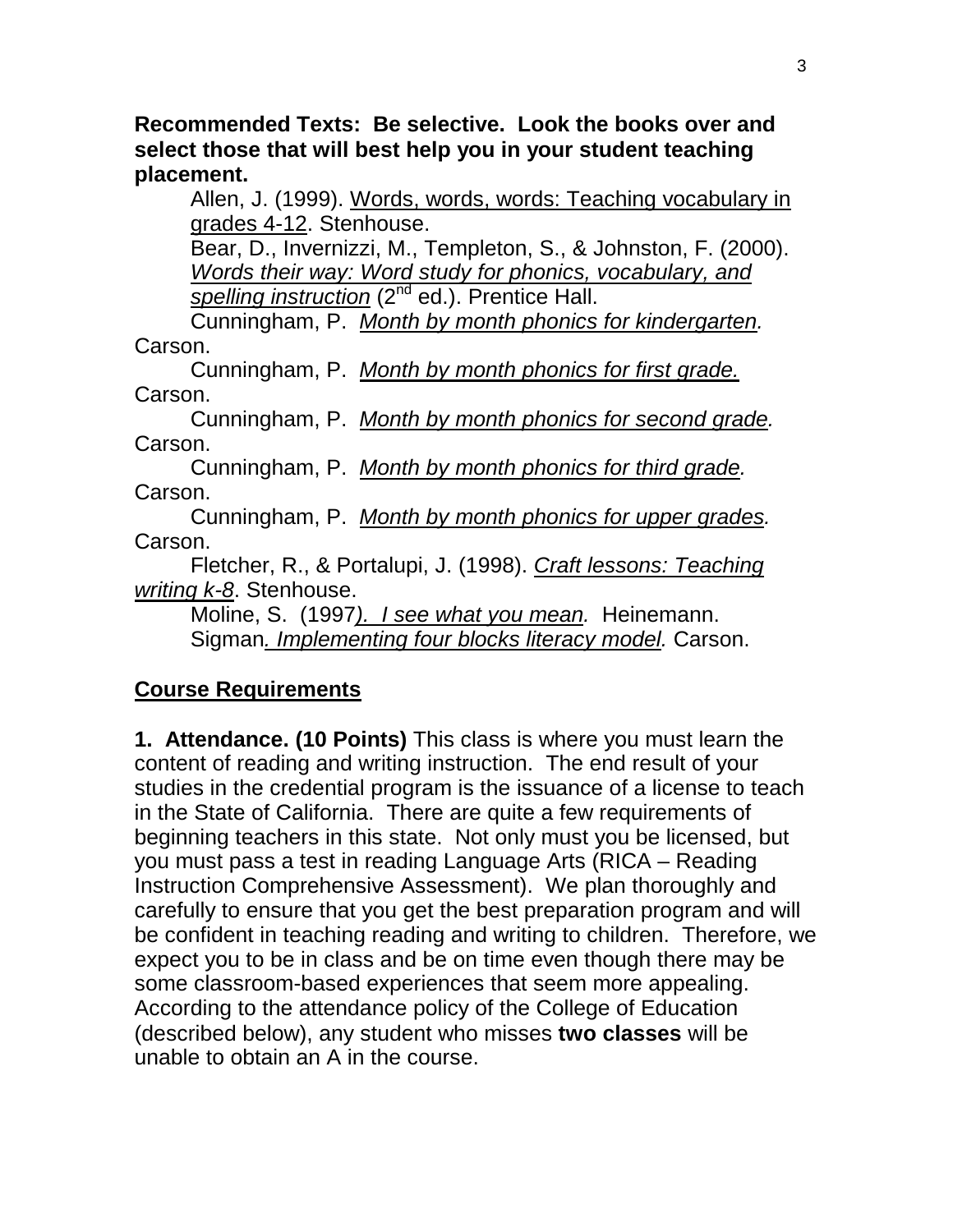**2. Participation**. **(10 Points)** You will be asked to participate in a variety of group activities, all of which will have direct applicability to your teaching in the classroom. Please plan on being an on task group participant.We expect you to read the assigned readings prior to each class session. We will not be asking you to write responses to your readings because you are professionals. You will be making that transition from student to teacher and it begins here. We are asking that you approach this class as a professional teacher. A true professional teacher accepts the responsibility of being a lifelong learner and keeps current on issues that affect students and their learning.

## **3. Completion of Course Assignments (see detailed explanation**

**below)**. The course assignments were designed to provide a variety of learning and teaching opportunities in classroom settings. You will present a portfolio of your work at a small group conference on May 22 or 23.

### **Course Assignments**

### **1. Student Assessment [Will be a part of your resource notebook] (40 Points)**

This is a very important assignment because you will conduct individual assessments and work individually with students when you teach. Please select a student who is experiencing difficulties with reading – and don't shy away from second language learners. **In order to help you get through the assessment project, I am asking that you hand in portions of the assessment on specific dates. Please select your student as soon as possible.**

The first draft of your assessment project is due **September 20** (the interview, the word list and the reading selections with miscues) The second draft (including everything you have already handed in, the analysis of the data, the intervention plans, the writing sample) is due on **October 1.** The final assessment project that includes the formal write-up is due **October 15.** (If there is any special circumstance that prevents you from meeting these deadlines, please speak to me).

#### *Guidelines for Developing the Student Assessment Project:*

- 1. Select a student who is experiencing reading difficulty.
- 2. Obtain written parental permission to work with this student. A form is attached to this syllabus.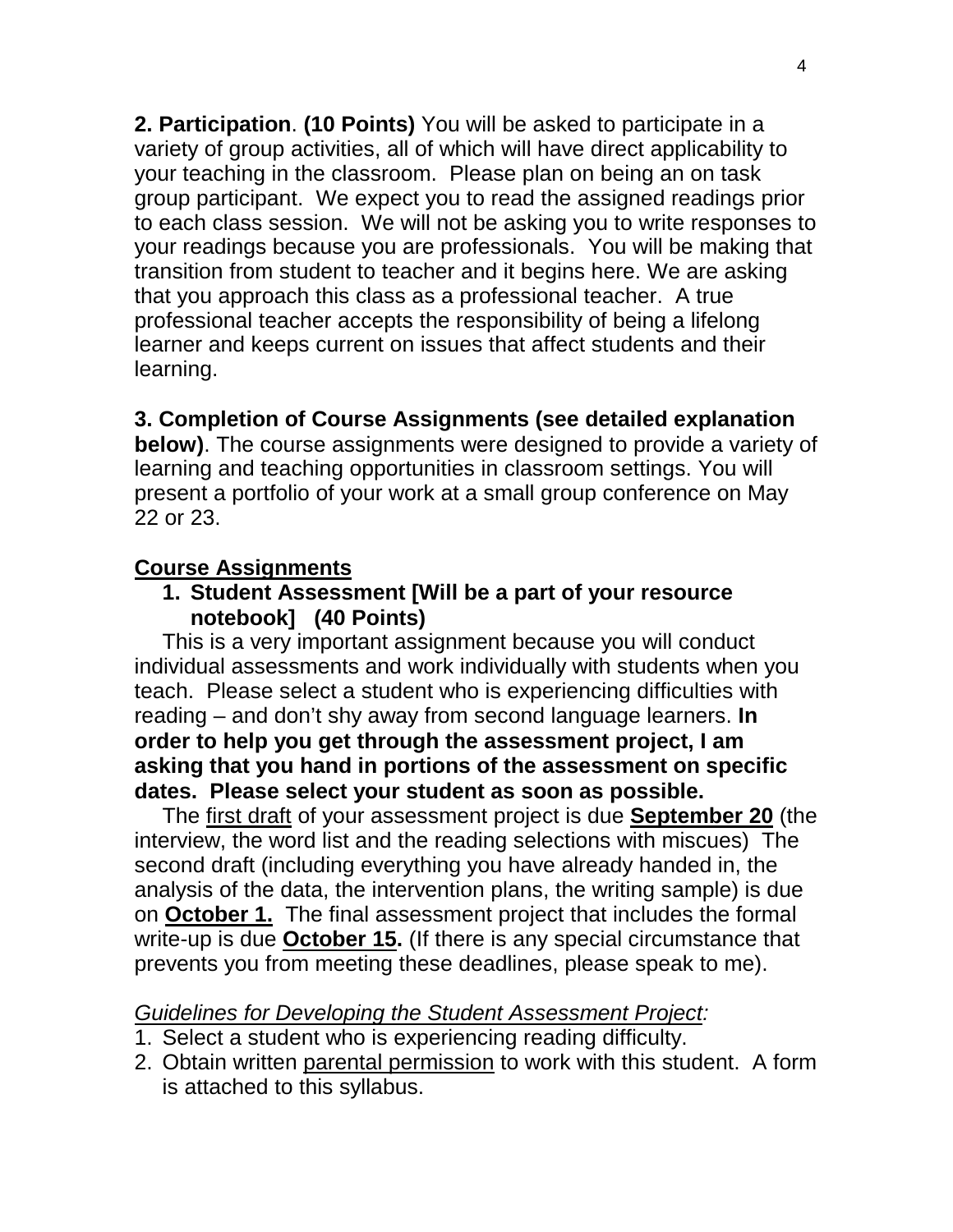- 3. Use the reading and writing interview (attached to this syllabus) with your student. Ask the questions. Record the answers on tape and write up the responses as part of your project. You will want to draw some implications from the interview in relation to your observations and interactions with the student. How are the responses made by your student in the interview reflected in his/her writing, reading and miscues?
- 4. Implement the following **Assessment Procedures with Grades 1- 6**:

**Important:** Take notes as you work with your student (see Tompkins, pp. 441-443, for examples). Include your anecdotal notes (for example, your student's behavior during the activity, reactions to the activity, comments, etc.) in your analysis of the student and in your design of an appropriate instructional plan. Record all the student's oral responses on tape. **Don't try to assess the child in only one day.** If you think the child is getting tired, stop the assessment for the day and pick up another day. An important part of the assessment is developing a rapport with the child in which s/he is comfortable to fully participate.

- 4.1 Word list. Use the graded word lists to ascertain the level at which you will have your student begin to read the reading passage. *Start at 2 grade levels below your student's grade level placement*.
- 4.2 Miscue Analysis. Use an expository and narrative text. Record the student reading. Record the reading.
- 4.3 **Recording and Analysis**. Listen to the tape. Record the miscues on a piece of paper containing a duplication of the reading selection. Use the *Johns* to record and analyze the miscues. Analyze the miscues made by your student using what you know about this student. What cues did your student use to make meaning? What are the strengths of your student? Use the analysis sheets in the John's and transfer that information to the assessment grid provided to record data about your student. Write your analysis in a clear manner. As you write your analysis, consider your original reading interview and consider how the answers given by the student during the interview connect to the miscues. Also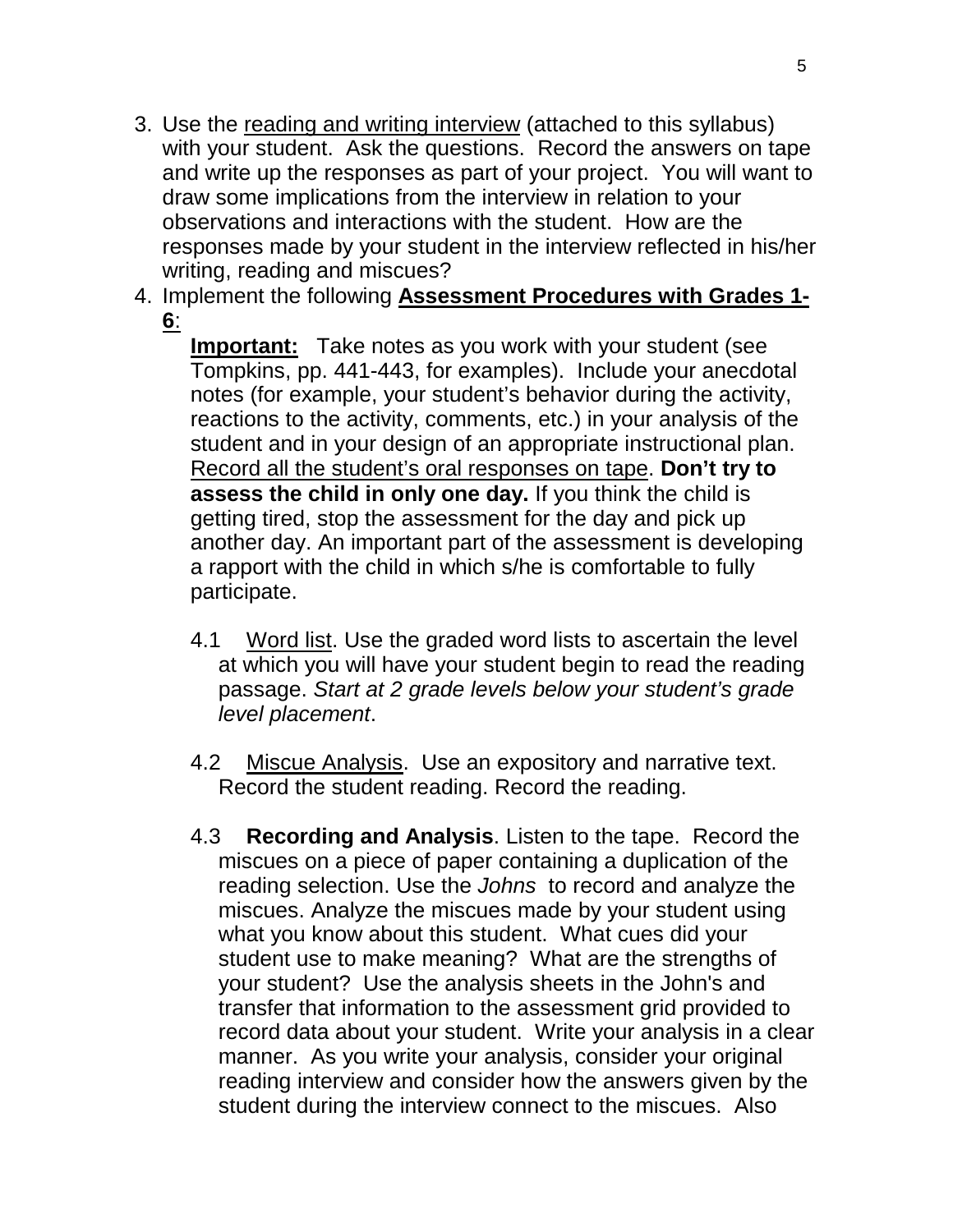consider the quality of the retelling and how you think that is related to the miscues.

- 4.4 Retelling. **Before your student reads the expository or narrative text, be sure to tell him/her that you will be asking him/her to retell the story**. Ask the comprehension questions as listed in the John's IRI. Also use the criteria provided in the john's to analyze the student's retelling.
- 4.5 Writing Sample. Obtain a writing sample from the student. Have him or her write about a favorite toy, book, food, sport or anything that is personal to this child. Personal writing encourages more writing. Students can draw if they want to. You will want to see what stage of writing the child is in as well as the child's ability to manipulate this abstract type of language. See Tompkins (pp. 451-456) as guidelines to organize your analysis.
- 4.6 Oral Language Sample. Obtain an oral language sample of the child. You will use two instruments:
- (a)Select a picture as a stimulus to assess the child's use of language. Encourage the child to talk about the picture. Record the conversation and transcribe it. You will want to analyze the child's willingness to talk about objects or content. How clearly does the child express his/her ideas? How much prompting did you have to do and what kind of responses did you get?
- (b)Informal Oral Language Assessment Task. Ask the child to teach a classmate how to play one of her/his favorite games. You will record their conversation and analyze it using the following criteria: vocabulary; listening skills (e.g., ability to take turns during the conversation, and respond appropriately to questions); organization and presentation of ideas. You will want to analyze the child's vocabulary use and ability to express his/her ideas in a familiar topic.
- 5. Be sure to enter the data you have collected about your student on the assessment grid. Use the grid to help you make decisions about the interventions in all areas in which you have assessed your student. The report should be clear and concise.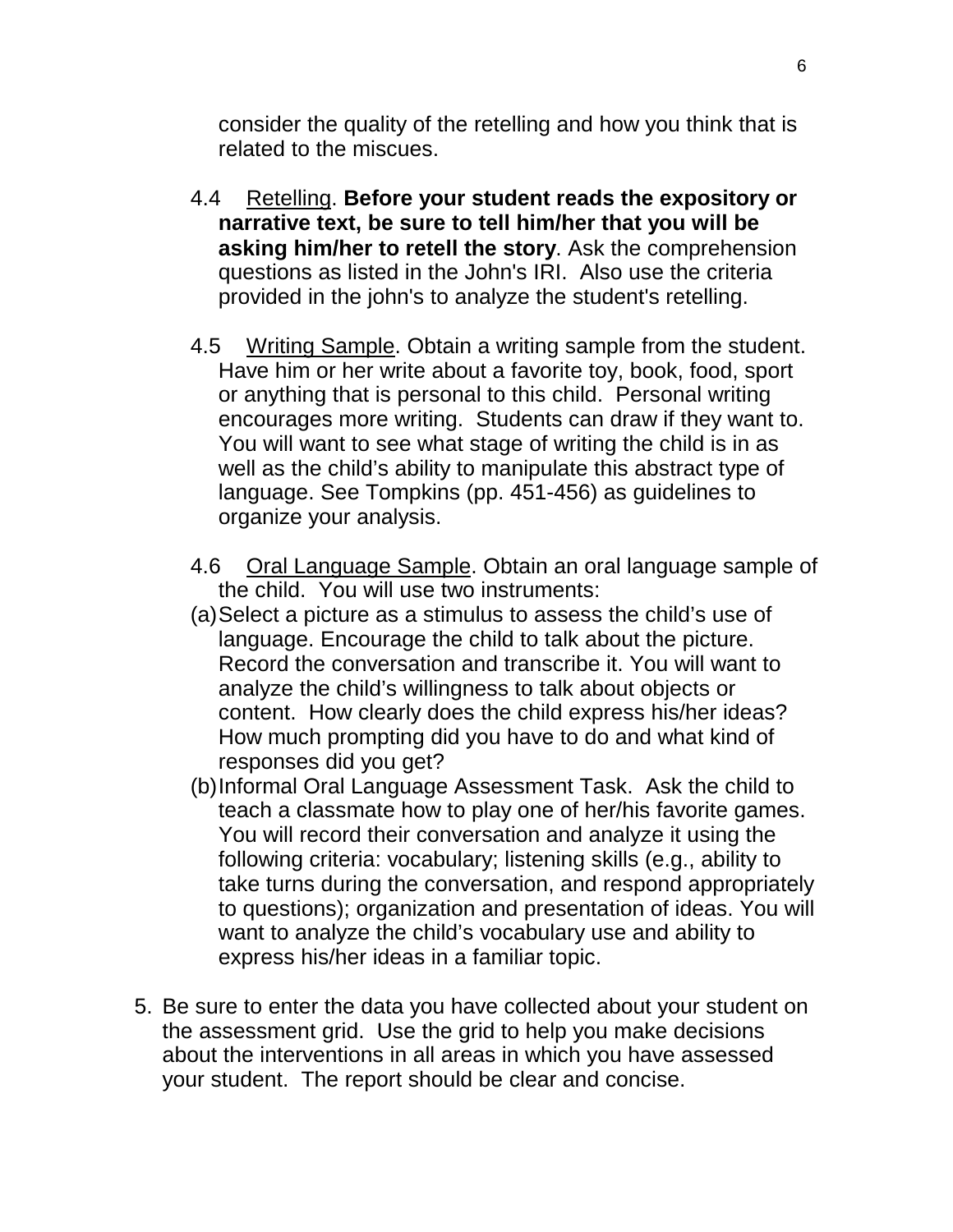\*\* **Kindergarteners (and other emergent readers)** – Use the Early Literacy Assessment in Appendix A in John's. Or, you may use Clay's Observation Survey. You will assess the child's (1) letter knowledge, (2) concepts about print, (3) writing vocabulary and (4) ability to hear sounds in words (or dictation). You will also assess the child's (5) oral language (follow the directions in 4.5 "a" and "b"), and (6) reading, miscue analysis and reading comprehension.

To assess the child's reading, you will need to ask the child's master teacher for a list of books (at least 3) at the child's reading level that s/he has not read yet. Select one of the books. Type the book's story on a separate piece of paper to facilitate your recording and miscue analysis of the child's reading. Before asking the child to read the story, first ask him/her to look at the pictures – it will support his/her reading and meaning-making. Record the child's reading and miscues on the typed paper. After the reading, ask comprehension questions about the story. You will have to use the content of the story and your judgment to guide follow up questions and prompts. You might include the following prompts: Tell me about the story or everything you remember about the story. What happened next? Is there anything else you can remember? Show me the page that has your favorite part of the story – why did you like it? What happened in this page?

- 6. Design an instructional plan for your student. You are the teacher. Knowing what you know about your student as a result of the assessment, what areas should an appropriate instructional plan focus on? Why? Make sure to use (and refer to) the standards in the Reading/ Language Arts Framework for CA Public Schools for your child's grade level to guide you as you design the intervention plan.
- 7. Your Reflection. Based on your classroom observations of reading and writing as well as on what you learned in the assessment process, how do you feel the knowledge you have gained will help you as a-soon-to-be first year teacher?

#### **The assessment project should have these parts**:

- **1.** The interview/survey
- **2.** The assessment procedures (for grades 1-6 or kindergarten/emergent readers): word list, miscue analysis, retelling/ reading comprehension, writing sample, oral language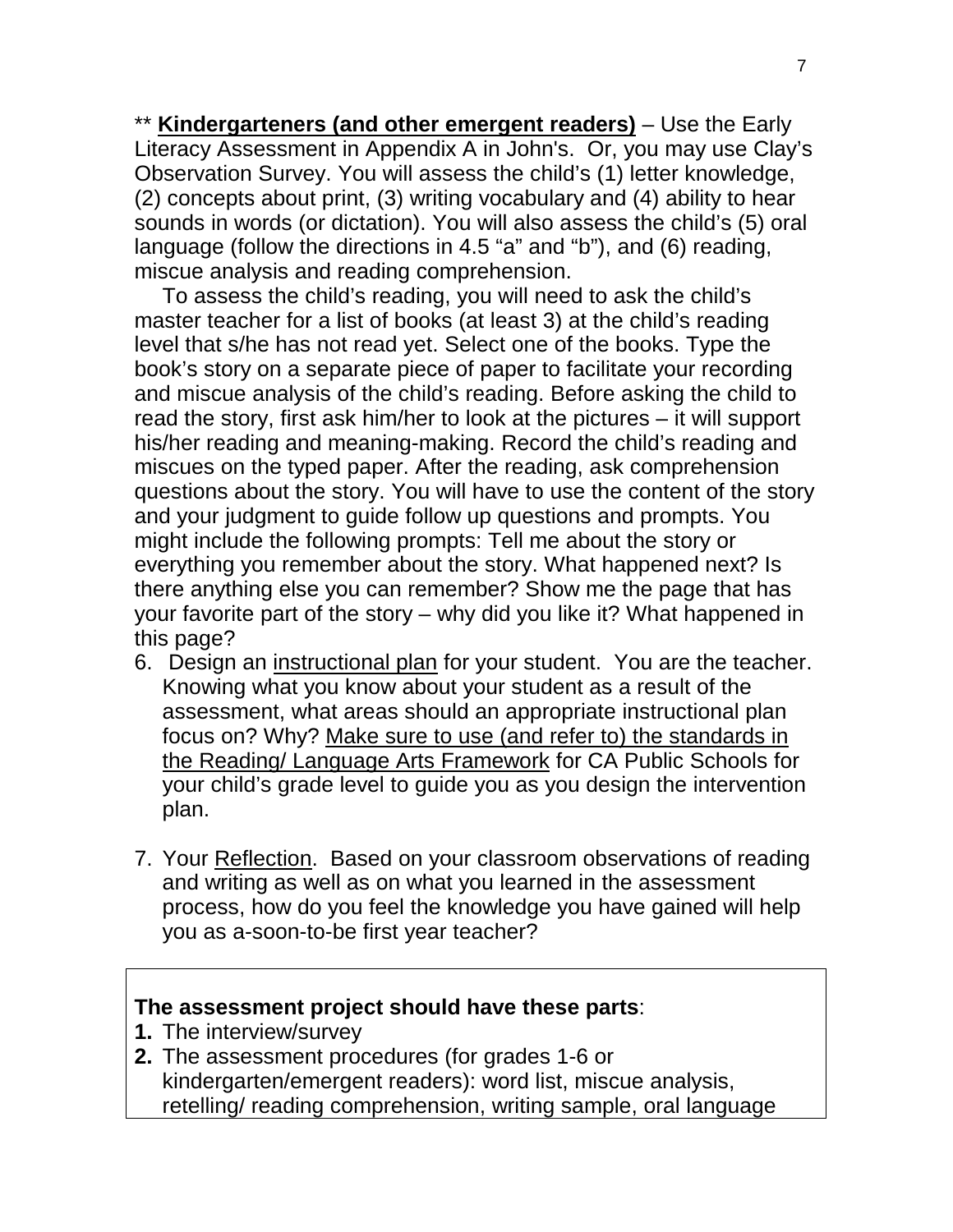sample.

- **3.** The analysis of the assessment procedures. You need to include transcriptions and the child's writing.
- **4.** The Instruction/Interventions for reading, writing and oral language.
- **5.** Your reflection on the entire process of the assessment

#### **2. Lesson Plans. [Will be a part of the resource notebook] (20 Points)**

You will write two lesson plans. One lesson should be based on your instructional plan for the student assessment project. You will write a lesson for a small group activity that takes into account your child's special needs. The second lesson must be with the whole class. Both lessons may be from your integrated unit plan – *but they must be on reading/language arts.*

Because lesson planning may be unfamiliar to some of you but is so important to teaching, you will learn how to write reading lesson plans in class. I will give you a format to use.

*Important*: Your lessons must make provisions for second language learners, students presenting difficulty, and accelerated students. How are you going to work with students who are having difficulty? How will you scaffold second language learners' learning during the lesson? How will your lesson provide enrichment for accelerated students? Will you meet with students individually or in a small group while other students work independently?

**First draft due (not including the one based on your assessment project): September 27. Final drafts due (revision of the first lesson plan and the plan based on your student assessment. If this has to be revised, you will receive it on October 4 and will be due back to me on October 15.)** You will share one of your lesson plans with a small group of your colleagues in class on . Bring copies of your lesson plan for the whole class.

#### **3. 15 Hours of Classroom Observations as Related to Class Content. [Will be a part of the resource notebook] (15 Points)**

As described in the University *Student Teaching Handbook*, we require that you spend time watching teachers instruct children in the reading/writing process. Find out about the program that is being used, how students are being grouped for reading at that grade level,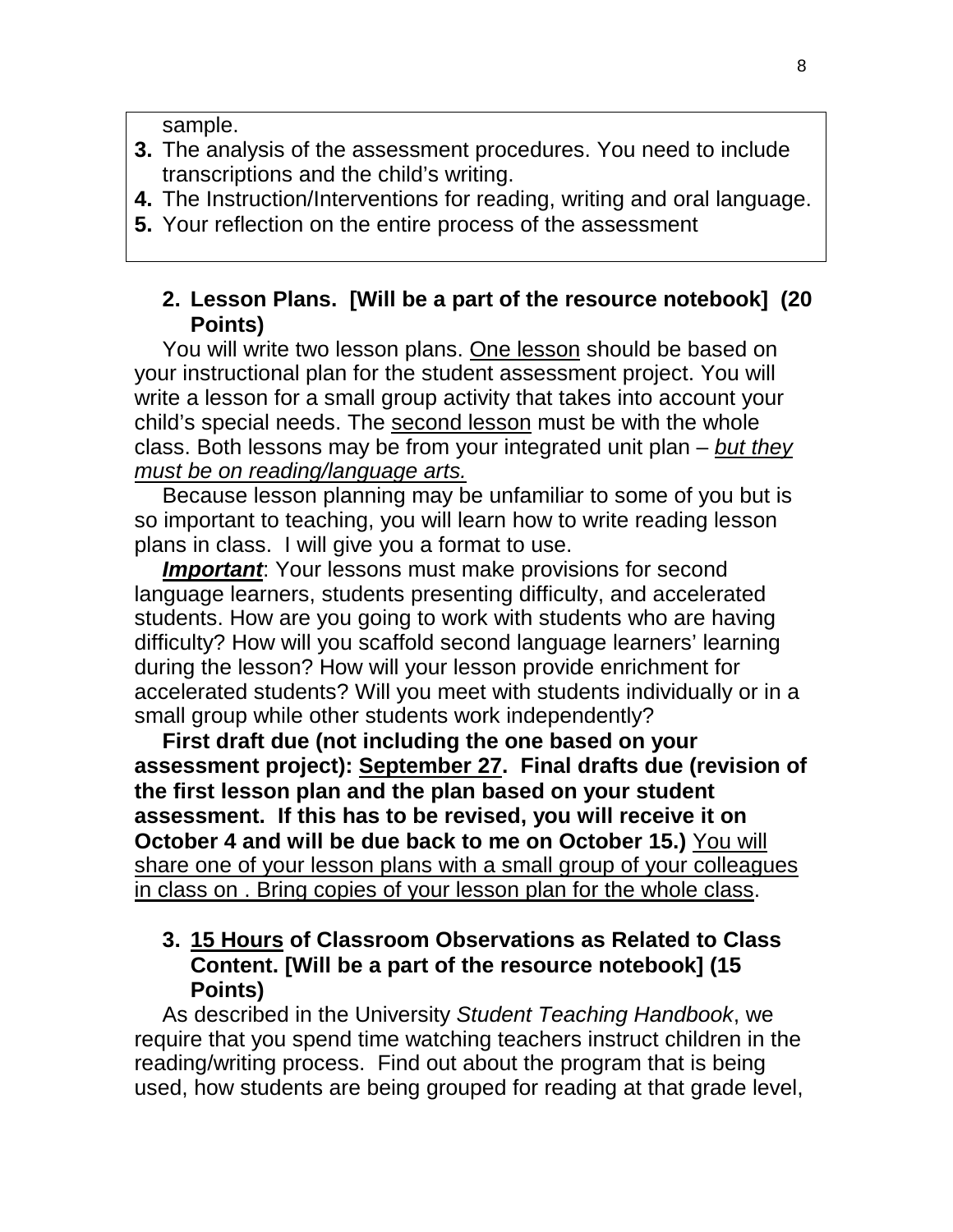what assessment was used to group students, and what safety nets are being used if the student(s) need/s them. Be able to describe what you see and how your observations are related to reading/writing instruction.A reflection is required. You are asked to reflect on the context or learning environment in which instruction takes place. How does the context of the classroom support the literacy development of children? In order to support the observation process and its relationship to class content, you will be asked to briefly share your classroom observations in class. That is, as we cover each topic on the syllabus, you will be asked to look for examples of classroombased instruction. *Be aware that the observation participation phase of your student teaching can provide lots of data for your Reading Resource Notebook. Due: October 15.*

#### **4. Bibliography of Children's Books. [Will be a part of the resource notebook] (20 Points)**

This is meant to be the beginning of a reference list for you. Read 10 children's books - 5 fiction, 5 non-fiction. Write annotations for each book**.** *A sample of an annotation is attached to this syllabus.* Books should include selections that are appropriate for grades K-3 as well as for grades 4-6. You must include some selections that address multicultural/ second language learners. Protagonists must provide appropriate models for children. That is, they must be heroic and not victims. You may substitute annotations from two websites in the place of two books. Simply printing the website is not sufficient. In addition to the annotations, please be prepared to create an abbreviated list of titles to distribute to your classmates. *Due: October 4.* 

*Note:* Dr. Quiocho has developed a website with a bibliography of children's literature as well as a bibliography of multicultural literature by ethnic authors. This is a resource for you. The website can be reached from my homepage. The address is [http:///www.csusm.edu/Quiocho](http://www.csusm.edu/Quiocho)

### *5.* **Reading/ Language Arts Resource Notebook. (60 Points)**

The objective of this portfolio is for you to DEMONSTRATE your learning and understanding of reading and language arts, and each of the components of the California Reading Initiative.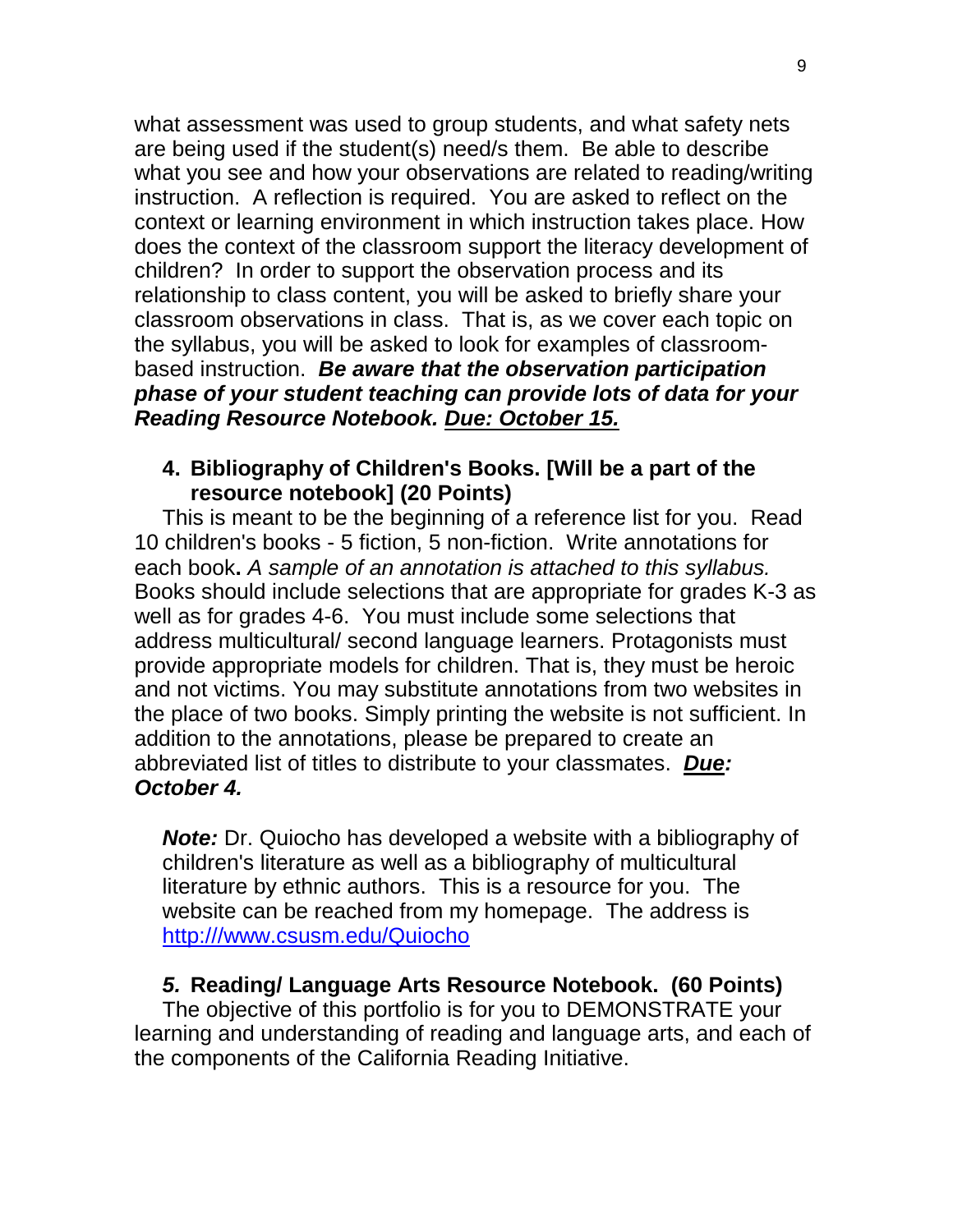## **The portfolio will include all the assignments described above as well as**:

- (1)A review of the components of the CA Reading Initiative. The components for the CA Reading Initiative section of the portfolio are clearly described in a law recently passed in the State of California. They include:
- 1. Planning and delivery of appropriate reading instruction based on assessment and evaluation
- 2. Structure of the English language
- 3. Concepts about print
- 4. Phonemic awareness; Sound-symbol relationships; Decoding, and Word-attack skills
- 5. Spelling instruction
- 6. Vocabulary
- 7. Reading comprehension
- 8. Fluency
- 9. Relationships between reading, writing, and spelling
- 10.Independent selection and reading of good books
- 11.Diagnosis of reading deficiencies
- 12.Research on how children learn to read. Implications this research has for you as a teacher.
- 13.Research on how proficient readers read. Implications this research has for you as a classroom teacher.
	- (2)A statement of your philosophy of the teaching of reading and the concept of balance as you see it now (limited to **one** page); and

(3) Your choice of one successful activity that you used in the classroom (must be related to the teaching of reading and writing).

This notebook will contain samples of your learning and understanding. This will contain examples of your work that demonstrate that you are ready to instruct children in reading, writing, listening and speaking.You may approach the development of your portfolio and present it in a variety of ways. Be creative and thoughtful.

I will give you some ideas of ways to organize your notebook, but feel free to be as creative as possible. Use a variety of graphic and written presentations as best suits your learning style. Therefore, think about **HOW** you will show your learning and understanding. You may include lesson plans and student work that shows how students were taught. You may combine several of the components in ways that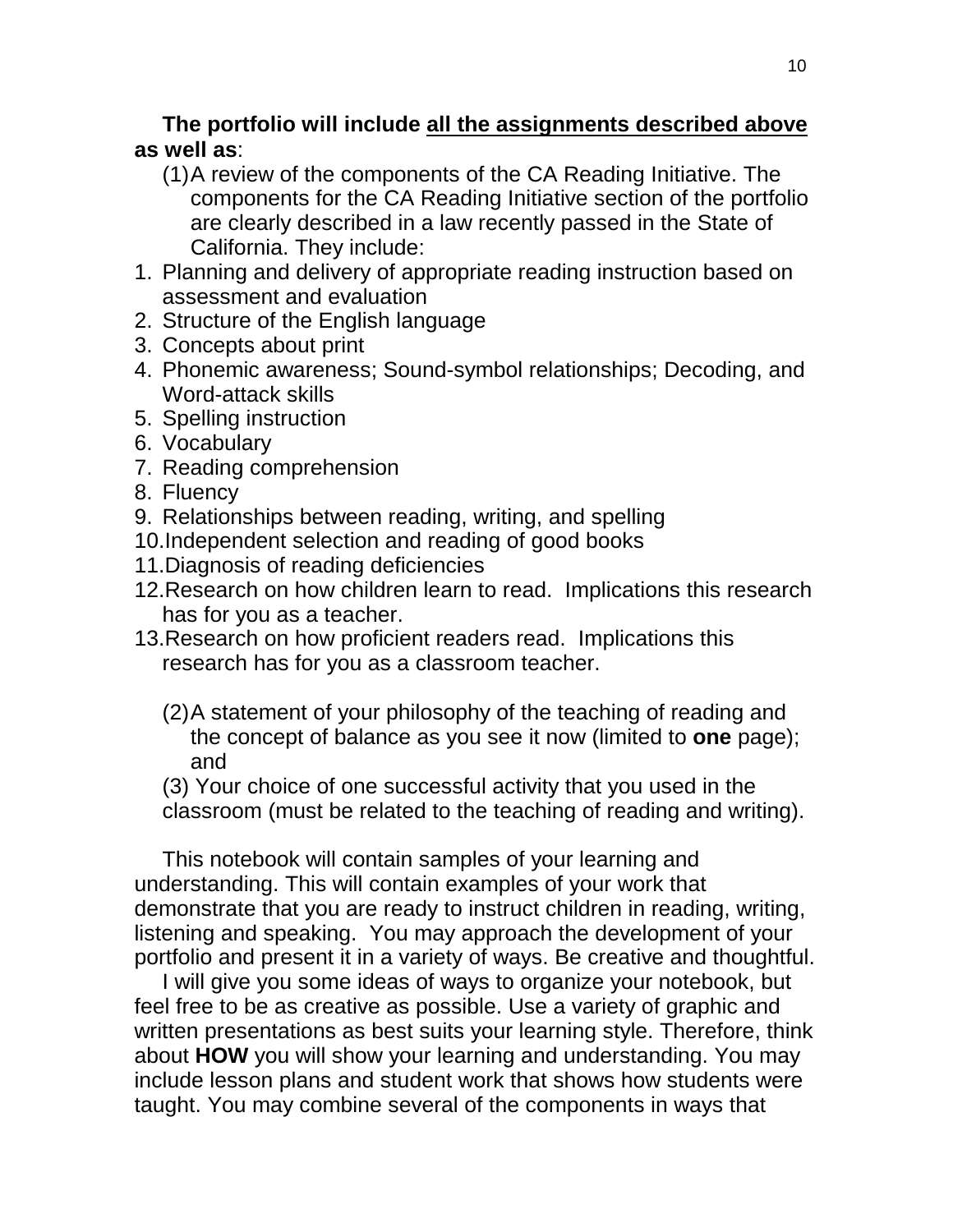make sense for instruction. You may want to include strategies you will use to teach these components. You may even include pictures of students learning a specific strategy as well as your reflection on what was happening, why it worked or didn't work and why that was. There is a web site that will serve as a resource for ideas. Do not print the entire web site. That is not the point of the web site. It can be used as a resource for you. The address is: [http://www.csusm.edu/Quiocho.](http://www.csusm.edu/Quiocho) Click on **reading instruction portfolio.**

Keep in mind: Find a way to express yourself and your voice. Work with a friend so you can exchange ideas. Don't be afraid to be individualistic yet thorough. Follow the guidelines. **Do not wait until the last minute to do the notebook**. **Due: October 15th**

| <b>Grading:</b>                   | <b>Points:</b> |
|-----------------------------------|----------------|
| <b>Student Assessment</b>         | 40             |
| <b>Lesson Plans</b>               | 20             |
| <b>Classroom Observations</b>     | 20             |
| Bibliography of Children's Books  | 20             |
| Reading/ Language Arts Notebook60 |                |
| Attendance                        | 20             |
| Participation                     | 20             |

Total 200

| Grading<br>Scale:                        |                                                                |
|------------------------------------------|----------------------------------------------------------------|
| $180 - 200 =$<br>А<br>$160 - 179 =$<br>В | 140 – 159<br>$= C$<br>$120 - 139$<br>= D<br>$F =$ below<br>120 |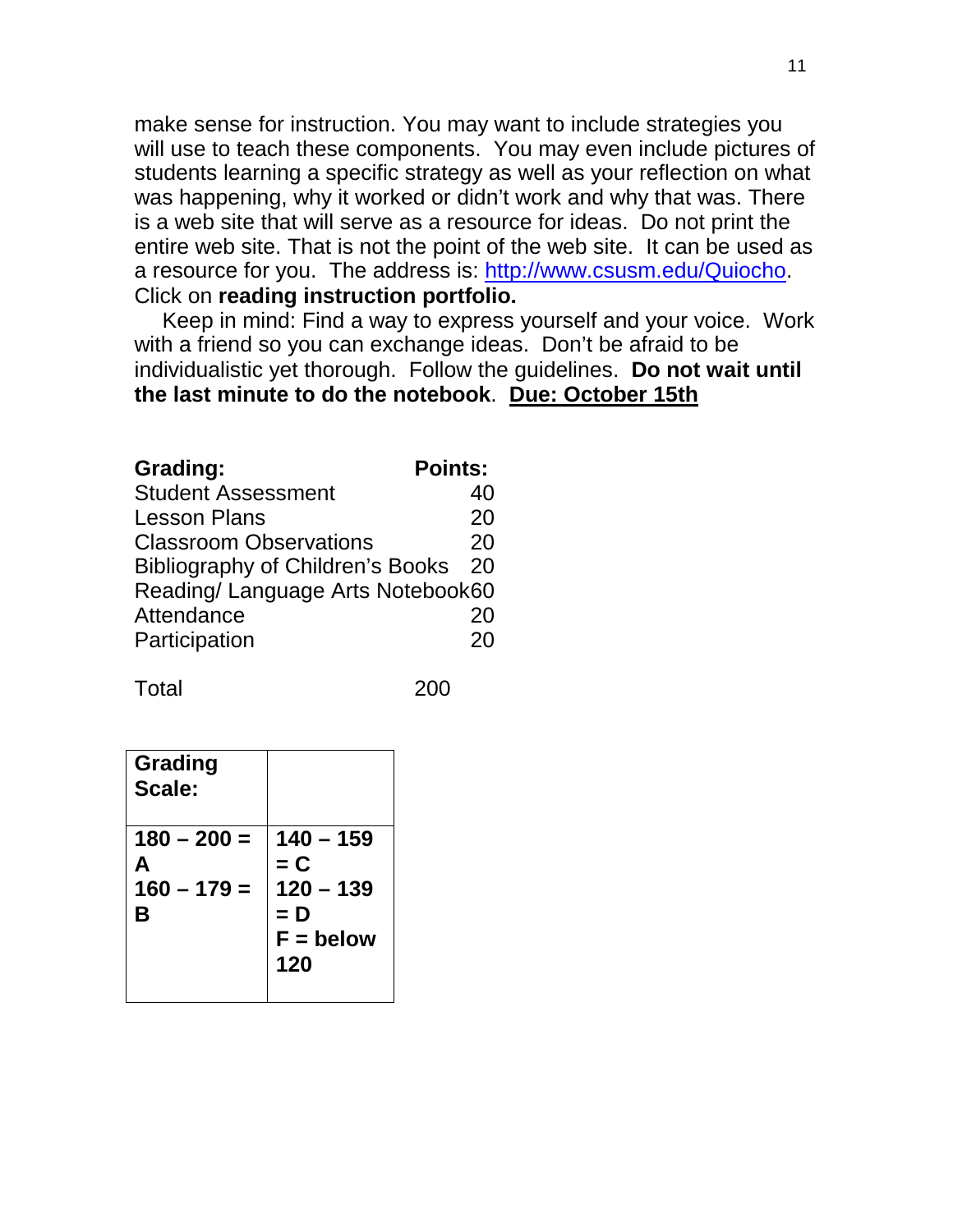**Attendance Policy.** There is an attendance policy that has recently been developed for use in the College of Education. The policy, approved December 19, 1997, reads as follows: *Due to the dynamic and interactive nature of courses in the College of* 

> *Education, all students are expected to attend all classes and participate actively. At a minimum, students must attend more than 80% of class time, or s/he may not receive a passing grade for the course at the discretion of the instructor. Individual instructors may adopt more stringent attendance requirements. Should the student have extenuating circumstances, s/he should contact the instructor as soon as possible.*

12

Teacher education is professional preparation, and therefore students are expected to adhere to standards of dependability, promptness, participation, confidentiality, and writing achievement. Consequences for failing to meet these standards are as follows: \*You must maintain a B average (3.0 GPA), with all grades at a C+ or better, in your teacher education courses at CSUSM to be recommended by this University for a teaching credential from the State of California.

\*If you miss two class sessions or are late (or leave early) for more than three sessions, you cannot receive a grade of A. If you miss three class sessions, you cannot receive a grade of B.

**Important.** It is most important to us that you learn all there is to learn in this class. Please communicate with us if you are experiencing any kind of difficulty in this class.

•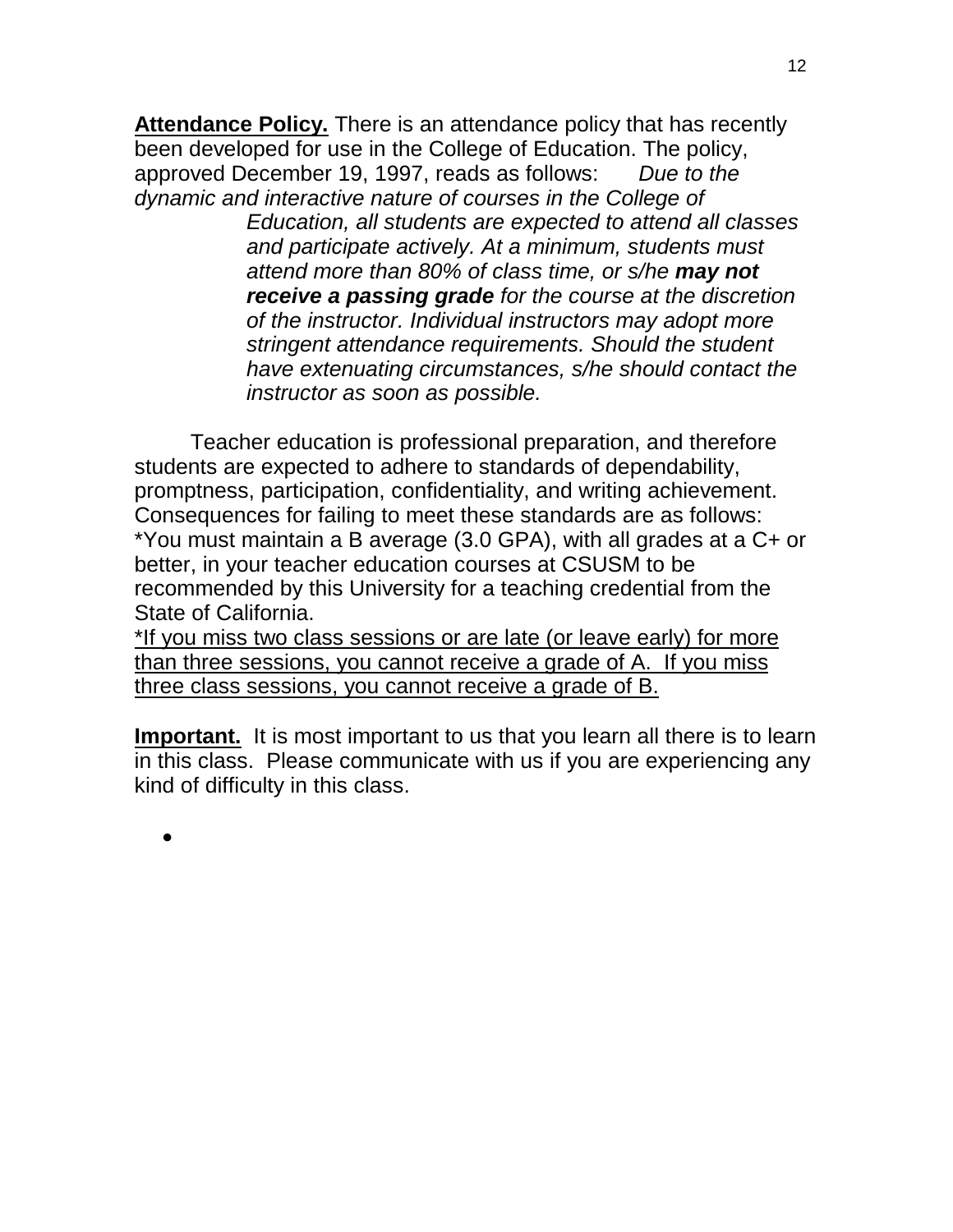•

| <b>Session/Date</b>   | <b>Topic</b>                                                 | <b>Readings &amp; Assignments</b>                  |
|-----------------------|--------------------------------------------------------------|----------------------------------------------------|
| Session 1             | Introduction to course                                       | Videotape: The Reading Process                     |
| August 23             | How children learn to read                                   |                                                    |
|                       | The reading process                                          |                                                    |
|                       | The CA Reading Initiative/RICA                               |                                                    |
| Session 2             | Becoming an effective reading/                               | Tompkins, chp. $3$ (p. $78 - 115$ )                |
| August 27             | language arts teacher                                        | Taberski, chp. $4$ (p. $36 - 44$ )                 |
|                       | Building on early literacy learning                          |                                                    |
|                       | (prior knowledge, oral language,                             |                                                    |
|                       | concepts about print, etc.)<br>Promoting language experience |                                                    |
|                       | Assessment                                                   |                                                    |
|                       |                                                              |                                                    |
| Session 3             | Informal and formal ways of                                  | Johns, p. 1-44.                                    |
| August 30             | assessment                                                   |                                                    |
|                       |                                                              |                                                    |
| Session 4             | Authentic assessment of second                               | Johns, p. 45 - 76                                  |
| September 6           | language learners                                            | Taberski, chp. 5 & 6 (p.45 – 77)                   |
| Session 5             | Phonemic awareness/Phonics                                   |                                                    |
| September 10          | instruction                                                  | Video: Doing Words<br>Tompkins, chp. 4 (p.116-158) |
|                       | Making words                                                 | Cunningham, chp. $1$ (p.1-53)                      |
|                       | Working with emergent readers,                               |                                                    |
|                       | including second language learners                           |                                                    |
|                       |                                                              |                                                    |
| S <sub>ession</sub> 6 | Letter knowledge                                             | Cunningham chp. $2$ (p. $54 - 86$ )                |
| September 13          | Sight Words                                                  | Tompkins, chp. $5 & 6(p.160 -$                     |
|                       | Word knowledge                                               | 229)                                               |
|                       | Concepts of print and fluency                                |                                                    |
| Session 7             | Spelling                                                     | Tompkins, p. 181 - 193                             |
| Sept. 17              |                                                              | Taberski, chp. 9 (115 – 124)                       |
|                       |                                                              | Cunningham, chp. $3$ (p. $87 -$                    |
| Session 8             |                                                              | 139)<br>Tompkins, chp. 7 (p. 230 – 267)            |
| September 20          | <b>Vocabulary Development</b>                                | Taberski, chp. 9 (p.115-124)                       |
|                       | Lesson Plan workshop                                         | Cunningham chp. $4$ (p. $140 -$                    |
|                       |                                                              | 171)                                               |
|                       |                                                              |                                                    |
|                       |                                                              | <b>Student assessment/Draft due</b>                |
| Session 9             | Comprehension                                                | Taberski, chp. 10 (p. 125-132)                     |
| September 24          |                                                              | Tompkins, chp. $8 (p.268 - 302)$                   |
|                       |                                                              | Keene, chp. $1 - 2$ (p. $1 - 28$ )                 |
| Session 10            | Shared reading                                               | Video (TBA)                                        |

## **Class Calendar, Readings & Assignments**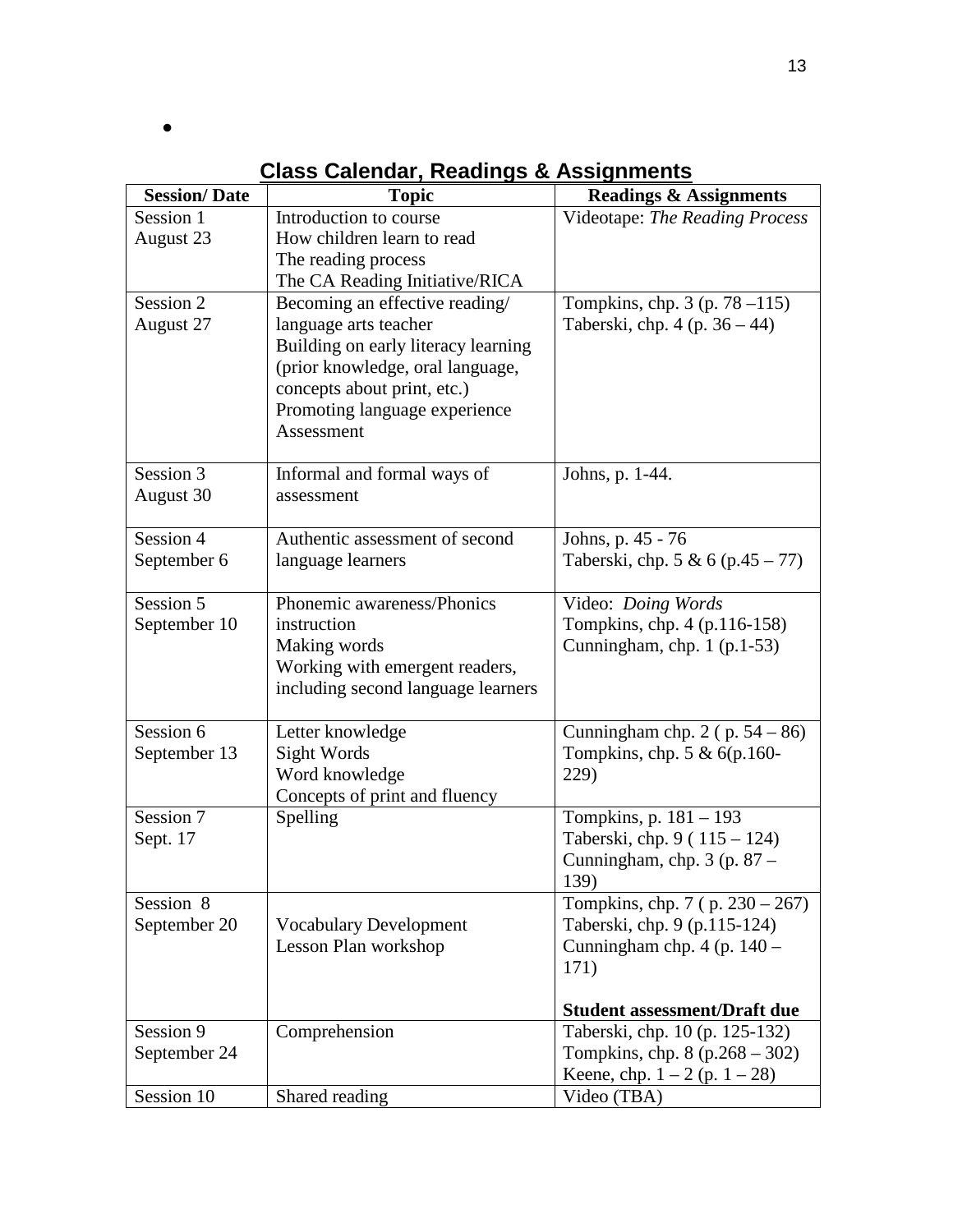| September 27 | Guided reading                              | Cunningham (review chap.1,<br>$p.5-13)$<br>Tompkins, chp.2 (p. 40 - 77); p.<br>$440 - 449$<br>Taberski, chp. 7 & 8 (p. 80 -<br>114)<br>Lesson plans due (first draft) |
|--------------|---------------------------------------------|-----------------------------------------------------------------------------------------------------------------------------------------------------------------------|
| Session 11   | Text structure & Content Area               | Tompkins, chp. 9 & 14 (p. 306 –                                                                                                                                       |
| Oct. 1       | Reading                                     | 345 & p. $456 - 490$ )                                                                                                                                                |
|              |                                             | Keene, chp. $3 - 4$ (p. $29 - 72$ )                                                                                                                                   |
|              |                                             | Video (TBA)                                                                                                                                                           |
|              |                                             | <b>Student assessment/ Second</b>                                                                                                                                     |
| Session 12   | <b>Independent Reading</b>                  | draft due<br>Tompkins, chp. 10 (p. 350 -                                                                                                                              |
| October 4    | <b>Literature Focus Units</b>               | 381); p. 449 - 453                                                                                                                                                    |
|              |                                             | Taberski, chp. 11,12,&13 (p. 136)                                                                                                                                     |
|              |                                             | $-181)$                                                                                                                                                               |
|              |                                             | Keene, chp. $5 (p. 73 - 96)$                                                                                                                                          |
|              |                                             | <b>Bibliography due</b>                                                                                                                                               |
| Session 13   | Flexible grouping                           | Tompkins, pp. 58 - 76                                                                                                                                                 |
| October 8    | <b>Writing Process</b>                      | Taberski, chp. 13, pp. 96 - 102.                                                                                                                                      |
|              |                                             |                                                                                                                                                                       |
|              |                                             | Lesson plans due (final)                                                                                                                                              |
| Session 14   | The writing process                         | Video (TBA)                                                                                                                                                           |
| October 11   | Guided writing and interactive              | Tompkins, chp 12 (p. $404 - 431$ )                                                                                                                                    |
|              | writing                                     | Taberski, p. 32 - 33                                                                                                                                                  |
|              |                                             | Lesson plans due (final)                                                                                                                                              |
| Session 15   | Reading/writing workshop                    | Tompkins, chp. 11 (p. 382 –                                                                                                                                           |
| October 15   | Other ways to engage students in<br>reading | 403); p. $480 - 489$                                                                                                                                                  |
|              | <b>Literature Circles</b>                   | Keene, chp. 6 & 7 (p. 97 – 144)<br><b>Reading resource notebooks</b>                                                                                                  |
|              | <b>Readers Theater</b>                      | due                                                                                                                                                                   |
|              | Thematic units                              |                                                                                                                                                                       |
|              |                                             |                                                                                                                                                                       |
|              |                                             |                                                                                                                                                                       |
|              |                                             |                                                                                                                                                                       |

### **CROSSCULTURAL, LANGUAGE, AND ACADEMIC DEVELOPMENT (CLAD) COMPETENCIES. (CLAD Competencies covered in this course are starred)**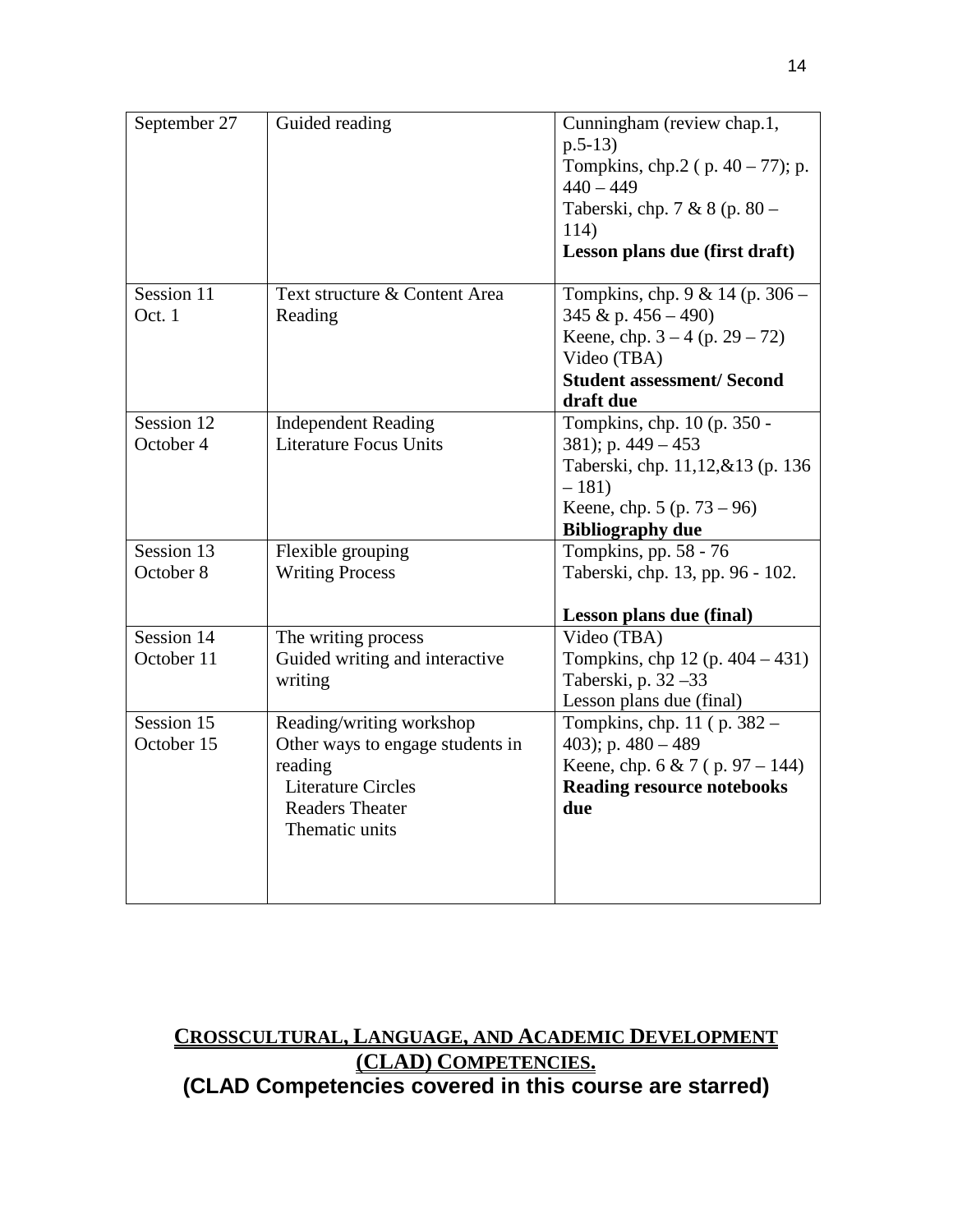| <b>TEST 1:</b><br><b>LANGUAGE</b><br><b>STRUCTURE</b><br><b>AND</b><br><b>FIRST- AND SECOND-</b><br><b>LANGUAGE</b><br><b>DEVELOPMENT</b> | <b>TEST 2:</b><br><b>METHODOLOGY</b><br>OF BILINGUAL, ENGLISH<br><b>LANGUAGE</b><br>DEVELOPMENT,<br><b>AND</b><br><b>CONTENT INSTRUCTION</b> | <b>TEST 3:</b><br><b>CULTURE</b><br><b>AND</b><br><b>CULTURAL</b><br><b>DIVERSITY</b>          |
|-------------------------------------------------------------------------------------------------------------------------------------------|----------------------------------------------------------------------------------------------------------------------------------------------|------------------------------------------------------------------------------------------------|
| I. Language Structure<br>and Use:<br><b>Universals and</b><br><b>Differences</b><br>(including the structure<br>of English)               | I. Theories and Methods<br>of Bilingual Education                                                                                            | I. The Nature of<br><b>Culture</b>                                                             |
| A. *The sound systems of<br>language (phonology)                                                                                          | A. Foundations                                                                                                                               | A. Definitions of<br>culture                                                                   |
| <b>B.</b> *Word formation<br>(morphology)                                                                                                 | <b>B.</b> *Organizational models:<br>What works for whom?                                                                                    | <b>B.</b> Perceptions of<br>culture                                                            |
| $C.*$ Syntax                                                                                                                              | <b>C.</b> *Instructional strategies                                                                                                          | C. Intragroup<br>differences (e.g.,<br>ethnicity, race,<br>generations, and<br>micro-cultures) |
| <b>D.</b> *Word meaning<br>(semantics)                                                                                                    | <b>II. Theories and Methods</b><br>for Instruction In and<br><b>Through English</b>                                                          | <b>D.</b> Physical<br>geography and its<br>effects on culture                                  |
| <b>E.</b> *Language in context                                                                                                            | A. *Teacher delivery for<br>both English language<br>development and content<br>instruction                                                  | E. *Cultural<br>congruence                                                                     |
| <b>F.</b> *Written discourse                                                                                                              | <b>B.</b> * Approaches with a<br>focus on English<br>language development                                                                    | <b>II. Manifestations</b><br>of Culture:<br><b>Learning About</b><br><b>Students</b>           |
| <b>G.</b> *Oral discourse                                                                                                                 | <b>C.</b> *Approaches with a<br>focus on content area<br>instruction (specially<br>designed academic<br>instruction delivered in<br>English) | <b>A.</b> What teachers<br>should learn about<br>their students                                |